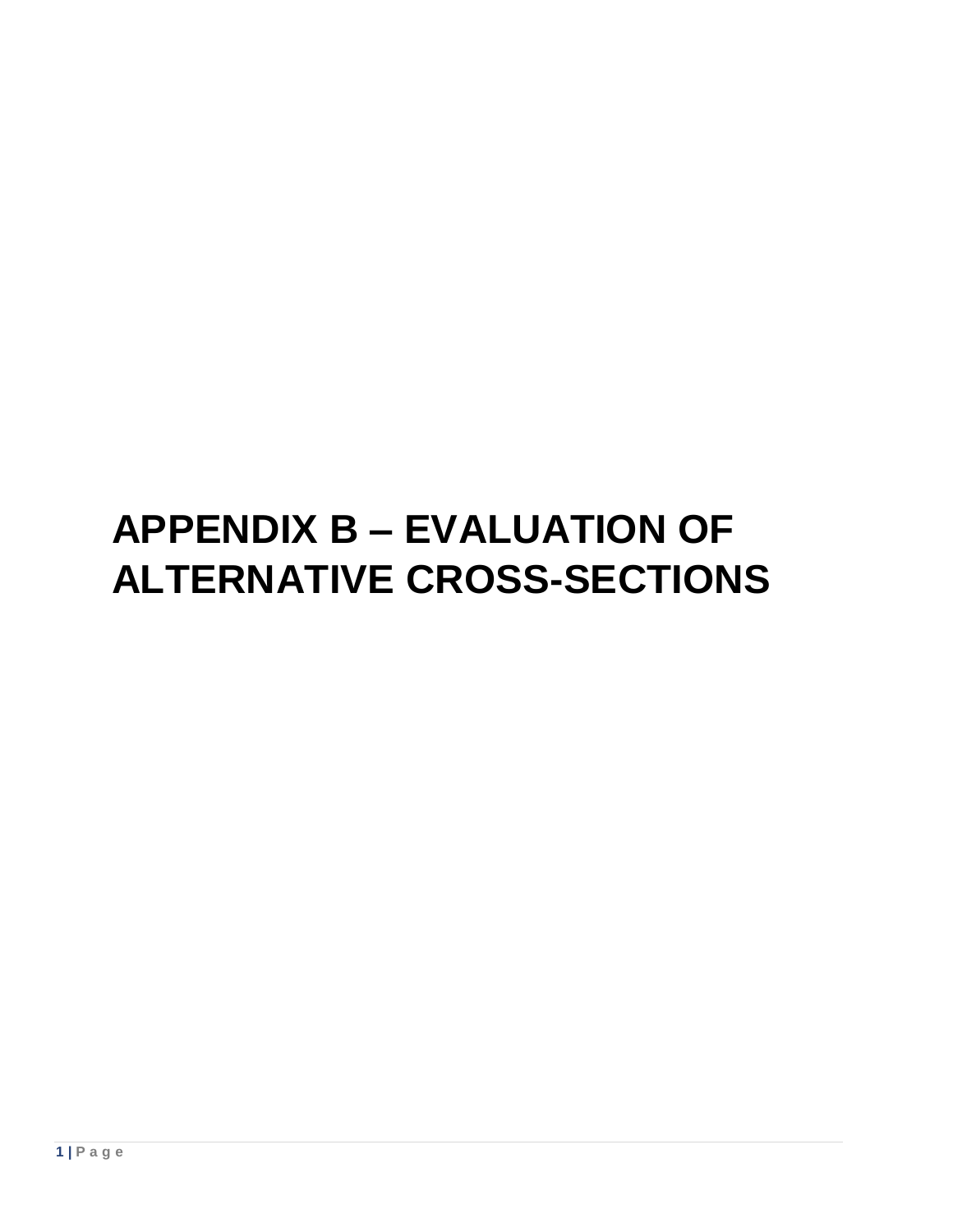#### **1.1 Wyandotte Street**

Although the extension of the bicycle lanes from their current location to the western limits of the study area are identified by Schedule F of the City of Windsor Official Plan, City Staff indicated that a limited right of way at the intersection with Ouellette Avenue as well as potential conflicts with access near the Windsor-Detroit Tunnel Plaza may affect the location of dedicated bicycle lanes along the entire corridor. If that is the case, **the introduction of the proposed cross-section along Wyandotte Street is recommended only from Caron Avenue to Victoria Avenue.**



#### **1.2 Ouellette Avenue**

The proposed cross-section shows the minimal dimensions to be considered along the corridor at locations only where a raised median island will provide additional opportunities for safe pedestrian crossing. Due to the nature of the corridor (Class II Arterial) it is expected that the strategic location of these crossings will enhance pedestrian movements without disrupting vehicular traffic. Since the portion of Ouellette Avenue north of Elliott Street is planned for reconstruction as part of the Downtown Windsor Streetscape Improvements, **the proposed introduction of raised median islands is recommended only from south of Elliott Street to north of Giles Boulevard.**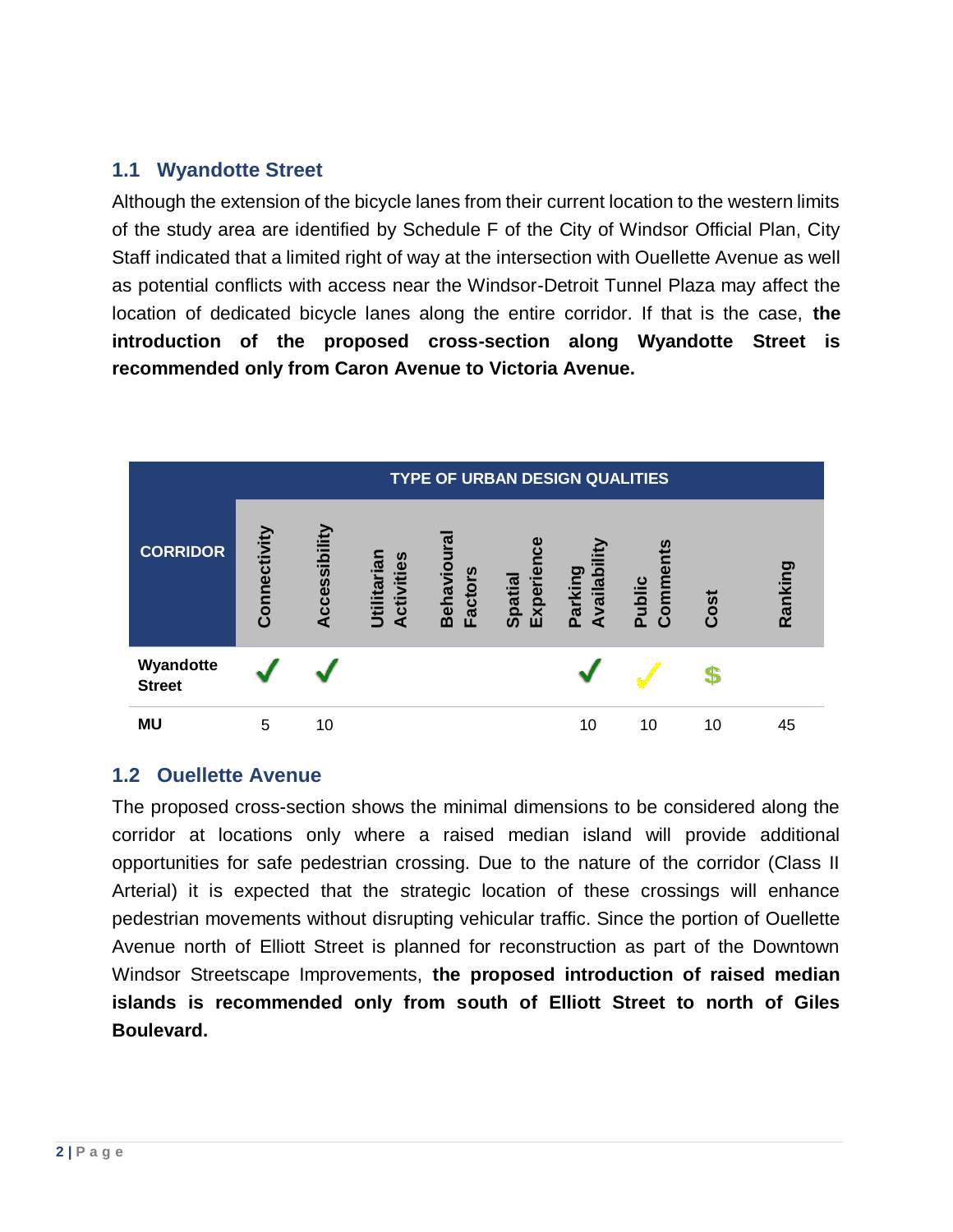|                                   | <b>TYPE OF URBAN DESIGN QUALITIES</b> |               |                           |                                         |                            |                               |                   |      |         |  |  |
|-----------------------------------|---------------------------------------|---------------|---------------------------|-----------------------------------------|----------------------------|-------------------------------|-------------------|------|---------|--|--|
| <b>CORRIDOR</b>                   | Connectivity                          | Accessibility | Utilitarian<br>Activities | <b>ra</b><br>Behaviou<br><b>Factors</b> | ω<br>Spatial<br>Experience | Ξ<br>vailabil<br>Parking<br>⋖ | Comment<br>Public | Cost | Ranking |  |  |
| <b>Ouellette</b><br><b>Avenue</b> |                                       |               |                           |                                         |                            |                               |                   |      |         |  |  |
| <b>MU</b>                         |                                       | 10            | 5                         | 5                                       |                            |                               |                   | 10   | 30      |  |  |

# **1.3 University Avenue**

**Alternative 1**. This option expands the current opportunities for utilitarian activities, accessibility, and spatial experience with the introduction of wider sidewalks and boulevard in one side of the road. Connectivity along the corridor is enhanced with the introduction of dedicated bicycle lanes at both sides of the road which also increases the perceived safety of the roadway users. However, on-street parking is not provided which limits its acceptance. This alternative would require reconstruction of the existing sidewalks and the introduction of boulevards, street furniture and infrastructure to support landscaping.

**Alternative 2**. This option follows an approach similar to the proposed for Wyandotte Street in which minimal changes to the existing roadway configuration along University Street are required. Connectivity along the corridor is enhanced with the introduction of dedicated bicycle lanes on both sides of the road with the consequent increase in perceived safety for all roadway users. However, no additional space is provided for utilitarian activities or enhancement of the spatial experience. Parking is maintained on both sides of the roadway. This option may require only appropriate signalization and pavement markings to be operational.

**Alternative 3**. This option enhance connectivity and spatial experience along the corridor with the introduction of a central boulevard with space for streetscaping and a two-way bikeway. Accessibility along the corridor is maintained, but no additional space is provide for utilitarian activities. This option does not provide on-street parking opportunities. Construction costs for this option can be considered as high since it requires a full reconstruction of the central portion of the corridor.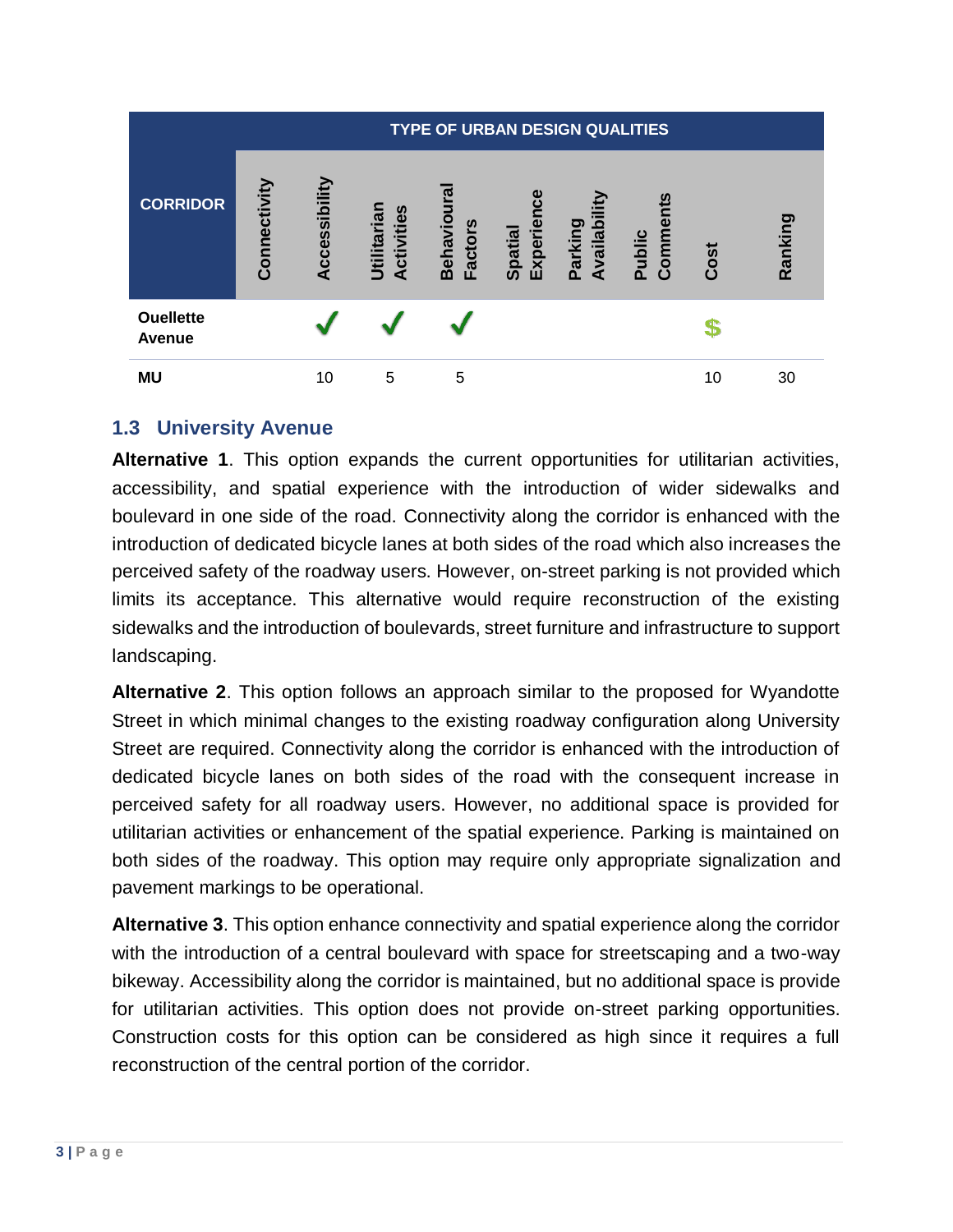**Alternative 4**. This option provides the same benefits described for Alternative 3 but a lower cost is expected due to the allocation of a boulevard on both sides of the roadway rather than in the central portion of the road. A two-way bicycle path is maintained in the middle of the roadway, but no parking provisions are included as part of this alternative. It should be noted that public comments indicated a preference for this alternative. **It is recommended that this proposed cross-section be introduced from Crawford Avenue to McDougall Street.**

|                                                                          | <b>TYPE OF URBAN DESIGN QUALITIES</b> |               |                                  |                               |                       |                         |                    |             |         |  |  |
|--------------------------------------------------------------------------|---------------------------------------|---------------|----------------------------------|-------------------------------|-----------------------|-------------------------|--------------------|-------------|---------|--|--|
| <b>CORRIDOR</b>                                                          | Connectivity                          | Accessibility | Utilitarian<br><b>Activities</b> | Behavioural<br><b>Factors</b> | Experience<br>Spatial | Availability<br>Parking | Comments<br>Public | Cost        | Ranking |  |  |
| <b>University</b><br><b>Avenue</b><br><b>Alternative</b><br>$\mathbf{1}$ |                                       |               |                                  |                               |                       |                         |                    | \$\$        |         |  |  |
| <b>CCB</b>                                                               | 10                                    | 10            | $\sqrt{5}$                       | $\sqrt{5}$                    | 10                    |                         | 10                 | 5           | 55      |  |  |
| <b>MU</b>                                                                | 5                                     | 10            | $\sqrt{5}$                       | 5                             | 10                    |                         | 10                 | 5           | 50      |  |  |
| <b>ASI</b>                                                               | 10                                    | 5             | $\overline{2}$                   | $\sqrt{5}$                    | $\overline{5}$        |                         | 10                 | 5           | 42      |  |  |
| <b>University</b><br><b>Avenue</b><br><b>Alternative</b><br>$\mathbf 2$  |                                       |               |                                  |                               |                       |                         |                    | \$          |         |  |  |
| <b>CCB</b>                                                               | 10                                    | 10            |                                  |                               |                       | 10                      | 10                 | 10          | 50      |  |  |
| <b>MU</b>                                                                | 5                                     | 10            |                                  |                               |                       | 10                      | 10                 | 10          | 45      |  |  |
| <b>ASI</b>                                                               | 10                                    | $\sqrt{5}$    |                                  |                               |                       | 10                      | 10                 | 10          | 45      |  |  |
| <b>University</b><br><b>Avenue</b><br><b>Alternative</b><br>$\mathbf{3}$ |                                       |               |                                  |                               |                       |                         |                    | \$\$\$      |         |  |  |
| <b>CCB</b>                                                               | 10                                    | 10            |                                  | 5                             | 10                    |                         | 10                 | $\mathbf 0$ | 45      |  |  |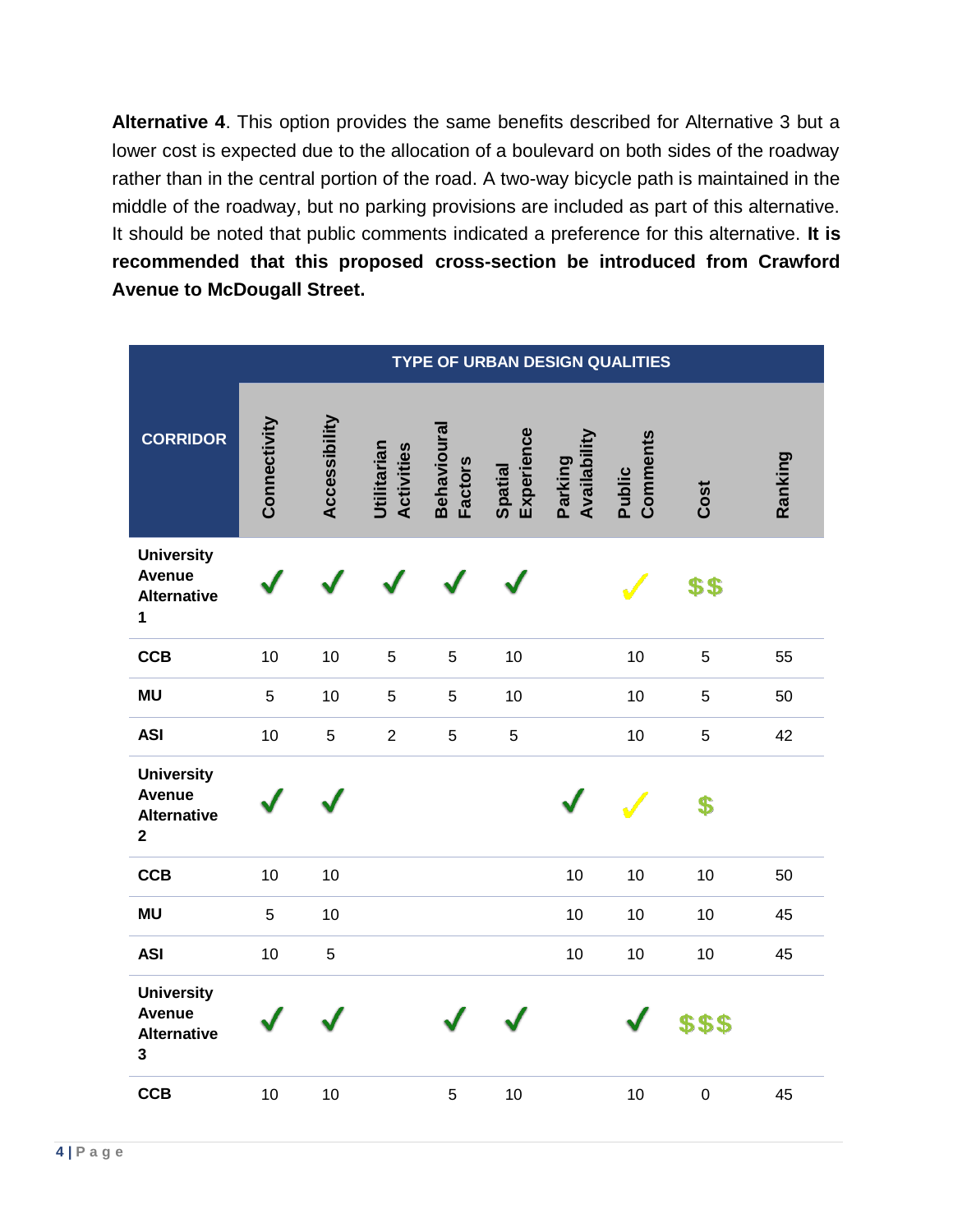|                                                               | <b>TYPE OF URBAN DESIGN QUALITIES</b> |               |                           |                                     |                       |                         |                    |             |         |  |  |
|---------------------------------------------------------------|---------------------------------------|---------------|---------------------------|-------------------------------------|-----------------------|-------------------------|--------------------|-------------|---------|--|--|
| <b>CORRIDOR</b>                                               | Connectivity                          | Accessibility | Utilitarian<br>Activities | <b>Behavioura</b><br><b>Factors</b> | Experience<br>Spatial | Availability<br>Parking | Comments<br>Public | Cost        | Ranking |  |  |
| <b>MU</b>                                                     | 5                                     | 10            |                           | 5                                   | 10                    |                         | 10                 | $\mathbf 0$ | 40      |  |  |
| <b>ASI</b>                                                    | 10                                    | 5             |                           | 5                                   | 5                     | 10                      | 10                 | $\mathbf 0$ | 45      |  |  |
| <b>University</b><br><b>Avenue</b><br><b>Alternative</b><br>4 |                                       |               |                           |                                     |                       |                         |                    | \$\$        |         |  |  |
| <b>CCB</b>                                                    | 10                                    | 10            |                           | 5                                   | 10                    | 10                      | 10                 | 5           | 60      |  |  |
| <b>MU</b>                                                     | $5\phantom{1}$                        | 10            |                           | 5                                   | 10                    | 10                      | 10                 | 5           | 55      |  |  |
| <b>ASI</b>                                                    | 10                                    | 5             |                           | 5                                   | 5                     | 10                      | 10                 | 5           | 50      |  |  |

# **1.4 Pitt Street**

**Alternative 1**. This option replaces excess roadway capacity with additional space for connectivity, accessibility, utilitarian activities, and spatial experience with the introduction of a shared transit / bicycle lane and boulevards on both sides of the roadway. This options allows for on-street parking in one side of the roadway. **This alternative is recommended from Ferry Street to Goyeau Street. Just west of Ferry Street, parking is provided on both sides of the roadway to support accessible parking in front of the University of Windsor facilities (former Windsor Star).**

**Alternative 2**. This option expands the opportunities for utilitarian activities and spatial experience offered by Alternative 1, but on-street parking is not provided which limits its acceptance unless it is determined that the parking is surplus to needs.

**Alternative 3.** This option converts the current one-way traffic to two-way traffic. This alternative can be explored in more detail when road work is proposed to determine the feasibility. Alternative 3 incorporates the same cross section as Alternative 1, which allows for on-street parking. The purpose of this alternative is to enhance the economic activity on the street by providing easier access and visibly of businesses. Additionally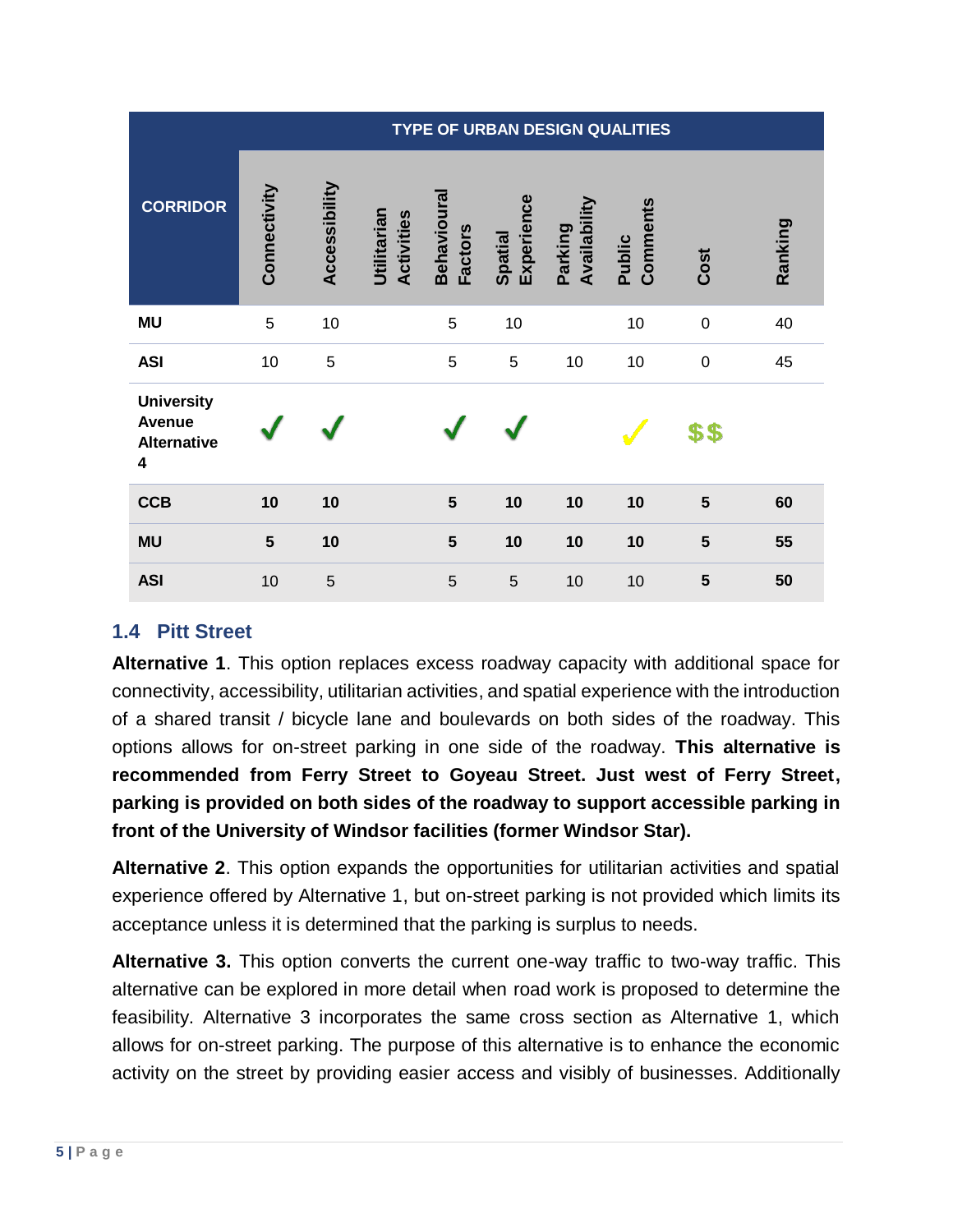this option will calm traffic making it safer for pedestrians and cyclists and makes navigation easier for drivers.

# **1.5 Chatham Street**

**Alternative 1**. This option replaces excess roadway capacity with additional space for connectivity, accessibility, utilitarian activities, and spatial experience with the introduction of a shared transit / bicycle lane and boulevards on both sides of the roadway. This options allows for on-street parking in one side of the roadway. **This alternative is recommended from Goyeau Street to Victoria Avenue with consideration for existing improved areas around the intersection with Pelissier Street.** 

**Alternative 2**. This option expands the opportunities for utilitarian activities and spatial experience offered by Alternative 1, but on-street parking is not provided which limits its acceptance unless it is determined that the parking is surplus to needs.

**Alternative 3.** This option converts the current one-way traffic to two-way traffic. This alternative can be explored in more detail when road work is proposed to determine the feasibility. Alternative 3 incorporates the same cross section as Alternative 1, which allows for on-street parking. The purpose of this alternative is to enhance the economic activity on the street by providing easier access and visibly of businesses. Additionally this option will calm traffic making it safer for pedestrians and cyclists and makes navigation easier for drivers.

|                                               |              | <b>TYPE OF URBAN DESIGN QUALITIES</b> |                           |                                     |                       |                         |                    |      |         |  |  |  |  |
|-----------------------------------------------|--------------|---------------------------------------|---------------------------|-------------------------------------|-----------------------|-------------------------|--------------------|------|---------|--|--|--|--|
| <b>CORRIDOR</b>                               | Connectivity | Accessibility                         | Utilitarian<br>Activities | <b>Behavioura</b><br><b>Factors</b> | Experience<br>Spatial | Availability<br>Parking | Comments<br>Public | Cost | Ranking |  |  |  |  |
| <b>Pitt Street</b><br><b>Alternative</b><br>1 |              |                                       |                           |                                     |                       |                         |                    | \$\$ |         |  |  |  |  |
| <b>MU</b>                                     | 10           | 10                                    |                           | 5                                   | 10                    | 10                      | 10                 | 5    | 60      |  |  |  |  |
| <b>ASI</b>                                    | 10           | 5                                     |                           | 5                                   | 5                     | 10                      | 10                 | 5    | 50      |  |  |  |  |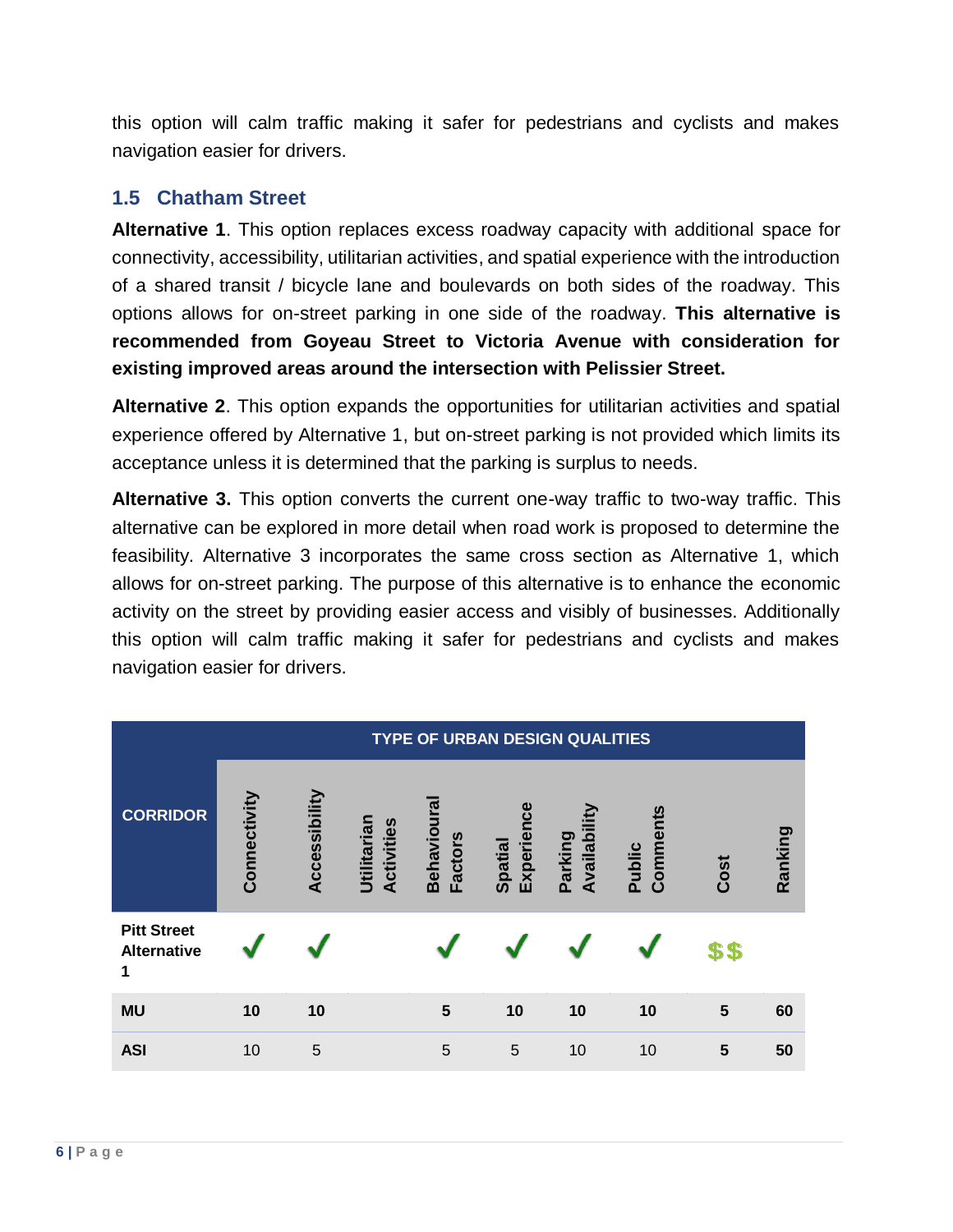|                                                                     | TYPE OF URBAN DESIGN QUALITIES |               |                           |                               |                       |                         |                    |             |         |  |
|---------------------------------------------------------------------|--------------------------------|---------------|---------------------------|-------------------------------|-----------------------|-------------------------|--------------------|-------------|---------|--|
| <b>CORRIDOR</b>                                                     | Connectivity                   | Accessibility | Utilitarian<br>Activities | Behavioural<br><b>Factors</b> | Experience<br>Spatial | Availability<br>Parking | Comments<br>Public | Cost        | Ranking |  |
| <b>Pitt Street</b><br><b>Alternative</b><br>$\overline{\mathbf{2}}$ |                                |               |                           |                               |                       |                         |                    | \$\$\$      |         |  |
| <b>MU</b>                                                           | 5                              | 10            | 5                         | $\sqrt{5}$                    | 10                    |                         |                    | $\pmb{0}$   | 35      |  |
| <b>ASI</b>                                                          | 10                             | 5             | $\overline{2}$            | $\mathbf 5$                   | $\mathbf 5$           |                         |                    | $\pmb{0}$   | 27      |  |
| <b>Pitt Street</b><br><b>Alternative</b><br>3                       |                                |               |                           |                               |                       |                         |                    | \$\$        |         |  |
| <b>MU</b>                                                           |                                | 10            | 5                         |                               |                       | $10$                    |                    | $\mathbf 5$ | 30      |  |
| <b>ASI</b>                                                          |                                | 5             | $\overline{2}$            |                               |                       | $10$                    |                    | $\mathbf 5$ | 22      |  |
| Chatham<br><b>Street</b><br><b>Alternative</b><br>$\mathbf{1}$      |                                |               |                           |                               |                       |                         |                    | \$\$        |         |  |
| <b>MU</b>                                                           | 10                             | 10            |                           | ${\bf 5}$                     | 10                    | 10                      | 10                 | 5           | 60      |  |
| <b>ASI</b>                                                          | 10                             | $\sqrt{5}$    |                           | $\sqrt{5}$                    | $\mathbf 5$           | 10                      | 10                 | ${\bf 5}$   | 50      |  |
| Chatham<br><b>Street</b><br><b>Alternative</b><br>$\mathbf 2$       |                                |               |                           |                               |                       |                         |                    | \$\$\$      |         |  |
| <b>MU</b>                                                           | 5                              | 10            | 5                         | $\sqrt{5}$                    | 10                    |                         | $10$               | $\pmb{0}$   | 45      |  |
| <b>ASI</b>                                                          | 10                             | 5             | $\overline{2}$            | 5                             | 5                     |                         | 10                 | $\pmb{0}$   | 37      |  |
| Chatham<br><b>Street</b><br><b>Alternative</b><br>3                 |                                |               |                           |                               |                       |                         |                    | \$\$        |         |  |
| <b>MU</b>                                                           |                                | 10            | 5                         |                               |                       | $10$                    |                    | $\sqrt{5}$  | 30      |  |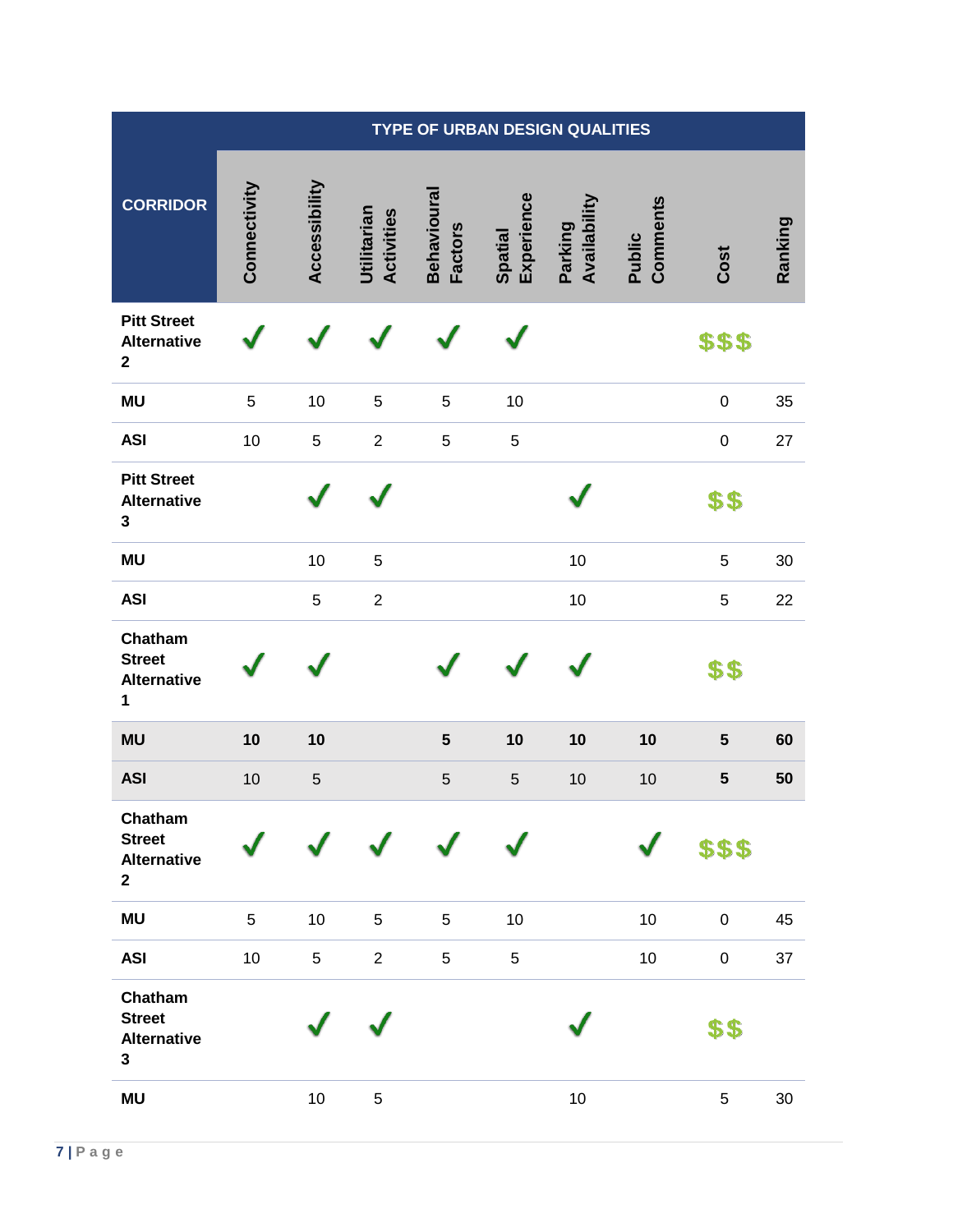| <b>TYPE OF URBAN DESIGN QUALITIES</b> |              |                                                 |                                        |                                          |                                 |                                            |                                            |      |             |  |  |
|---------------------------------------|--------------|-------------------------------------------------|----------------------------------------|------------------------------------------|---------------------------------|--------------------------------------------|--------------------------------------------|------|-------------|--|--|
| <b>CORRIDOR</b>                       | Connectivity | ibility<br><b>S</b><br>$\overline{c}$<br>Õ<br>₫ | ctivities<br><u>ria</u><br>요<br>Ë<br>⋖ | Behaviou<br>ctors<br>$\bar{\sigma}$<br>ய | ω<br>xperie<br>patial<br>ທ<br>ш | dal<br>arking<br>$\bar{a}$<br>$\mathbf{a}$ | ublic<br>5<br>آه<br>$\Omega$<br>$\epsilon$ | Cost | O.<br>Ranki |  |  |
| ASI                                   |              | 5                                               | າ                                      |                                          |                                 | 10                                         |                                            | 5    | 22          |  |  |

# **1.6 Victoria Avenue – North of University Avenue**

**Alternative 1**. The current two-way traffic operations between Chatham Street and University Avenue are maintained but connectivity for other modes of transportation is expanded with the introduction of dedicated bicycle lanes on both sides of the road. Although utilitarian activities and spatial experience are enhanced with the replacement of space currently allocated to diagonal parking with boulevards on both sides of the road, on-street parking is still allowed as parallel parking on both sides of the roadway. It can be assumed that the cost of the proposed cross-section will be in the medium range.

**Alternative 2**. This alternative offers similar benefits to Alternative 1, but only considers the introduction of a boulevard on the east side of the roadway.

**Alternative 3**. Connectivity and accessibility are still enhanced as part of this alternative but a trade-off between space for utilitarian activities and spatial experience is required due to the utilization of a central boulevard. This change increases the potential cost of implementation.

**Alternative 4**. This alternative enhances connectivity along the corridor and provides opportunities for utilitarian activities without diminishing parking alternatives; however, it may affect the perceived safety of roadway users since it does not provide for dedicated bicycle lanes. Since no major modifications of the current roadway configuration are required the cost for this alternative can be considered low. It should be noted that public comments indicated a preference for this alternative**. It is recommended that this proposed alternative be considered for this portion of Victoria Avenue.**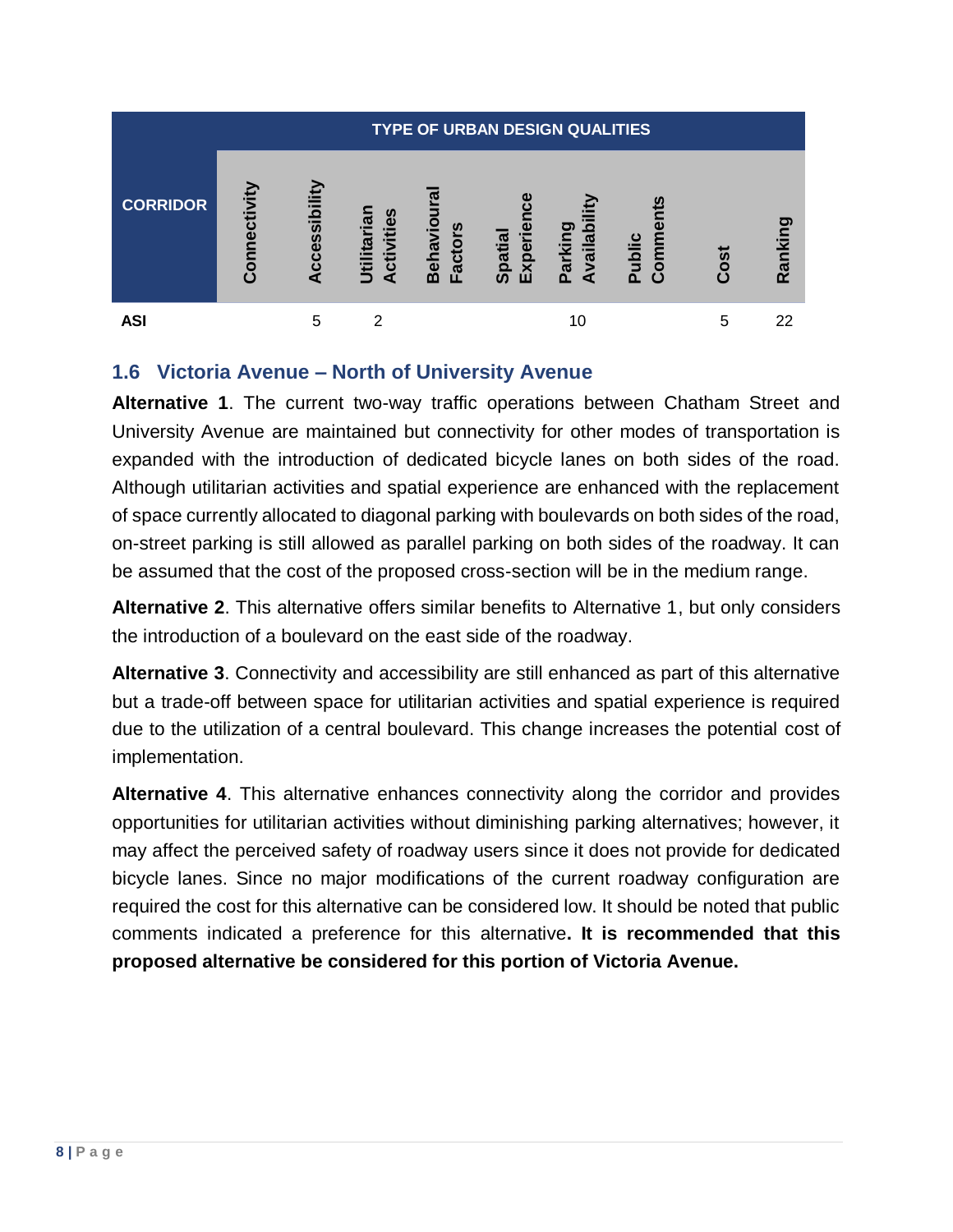|                                                                                                       | <b>TYPE OF URBAN DESIGN QUALITIES</b> |               |                           |                                      |                       |                         |                    |           |         |  |
|-------------------------------------------------------------------------------------------------------|---------------------------------------|---------------|---------------------------|--------------------------------------|-----------------------|-------------------------|--------------------|-----------|---------|--|
| <b>CORRIDOR</b>                                                                                       | Connectivity                          | Accessibility | Utilitarian<br>Activities | <b>Behavioural</b><br><b>Factors</b> | Experience<br>Spatial | Availability<br>Parking | Comments<br>Public | Cost      | Ranking |  |
| Victoria<br><b>Avenue</b><br><b>Alternative</b><br>1 (North of<br><b>University</b><br>Avenue)        |                                       |               |                           |                                      |                       |                         |                    | \$\$      |         |  |
| <b>CCB</b>                                                                                            | 10                                    | 10            | $\sqrt{5}$                | $\mathbf 5$                          | 10                    | 10                      | 10                 | 5         | 65      |  |
| <b>ASI</b>                                                                                            | 10                                    | $\sqrt{5}$    | $\overline{2}$            | 5                                    | 5                     | 10                      | 10                 | 5         | 52      |  |
| Victoria<br><b>Avenue</b><br><b>Alternative</b><br>2 (North of<br><b>University</b><br>Avenue)        |                                       |               |                           |                                      |                       |                         |                    | \$\$      |         |  |
| <b>CCB</b>                                                                                            | 10                                    | 10            | $\mathbf 5$               | $\sqrt{5}$                           | 10                    | 10                      | 10                 | 5         | 65      |  |
| <b>ASI</b>                                                                                            | 10                                    | 5             | $\sqrt{2}$                | 5                                    | 5                     | 10                      | 10                 | 5         | 52      |  |
| Victoria<br><b>Avenue</b><br><b>Alternative</b><br>3 (North of<br><b>University</b><br>Avenue)        |                                       |               |                           |                                      |                       |                         | $\mathcal{L}$      | \$\$\$    |         |  |
| <b>CCB</b>                                                                                            | 10                                    | 10            | $\sqrt{5}$                | 5                                    | 10                    | 10                      | 10                 | $\pmb{0}$ | 60      |  |
| <b>ASI</b>                                                                                            | 10                                    | 5             | $\overline{2}$            | 5                                    | 5                     | 10                      | 10                 | $\pmb{0}$ | 47      |  |
| <b>Victoria</b><br><b>Avenue</b><br><b>Alternative</b><br>4 (North of<br><b>University</b><br>Avenue) |                                       |               |                           |                                      |                       |                         |                    | \$        |         |  |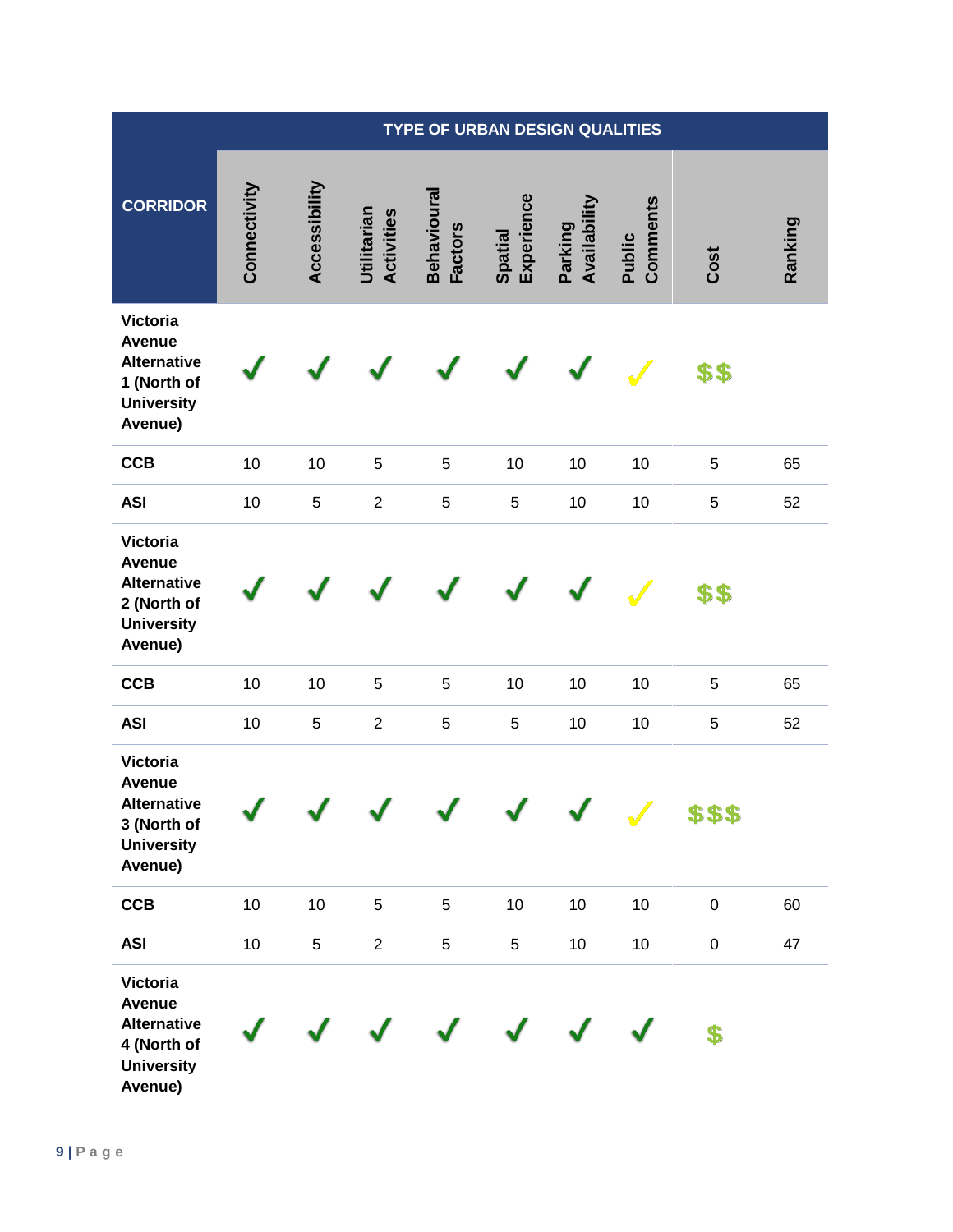| <b>TYPE OF URBAN DESIGN QUALITIES</b> |              |               |                                  |                            |                         |                     |                             |      |         |  |
|---------------------------------------|--------------|---------------|----------------------------------|----------------------------|-------------------------|---------------------|-----------------------------|------|---------|--|
| <b>CORRIDOR</b>                       | Connectivity | Accessibility | <b>Utilitarian</b><br>Activities | Behaviou<br><b>Factors</b> | ت<br>Experie<br>Spatial | Availabi<br>Parking | nts<br>മ<br>Comme<br>Public | Cost | Ranking |  |
| <b>CCB</b>                            | 10           | 10            | 5                                | 5                          | 10                      | 10                  | 10                          | 10   | 70      |  |
| <b>ASI</b>                            | 10           | 5             | $\mathbf{2}$                     | 5                          | 5                       | 10                  | 10                          | 10   | 57      |  |

# **1.7 Victoria Avenue – North of Park Street – Two Way Traffic Operations**

**Alternative 1**. The current two-way traffic operations between Chatham Street and University Avenue is extended up to Park Street and connectivity for other modes of transportation is expanded with the introduction of dedicated bicycle lanes on both sides of the road. Although utilitarian activities and spatial experience are enhanced with the replacement of space currently allocated to diagonal parking with boulevards on both sides of the road, on-street parking is still allowed as parallel parking on both sides of the roadway. It can be assumed that the full completion of the proposed cross-section will be on the medium range.

**Alternative 2**. Connectivity and accessibility are still enhanced as part of this alternative but a trade-off between space for utilitarian activities and spatial experience is required due to the utilization of a central boulevard. This change also increase the potential cost of implementation.

**Alternative 3**. This alternative offers the same benefits than Alternative 1, but only considers the introduction of a boulevard on the east side of the roadway.

**Alternative 4**. This alternative enhances connectivity along the corridor and provides opportunities for utilitarian activities without removing on-street parking; however, it may affect the perceived safety of roadway users since it does not provide dedicated bicycle lanes. Since no major modifications of the current roadway configuration are required the cost for this alternative can be considered as low. It should be noted that public comments indicated a preference for this alternative**. It is recommended that this proposed alternative will be considered for this portion of Victoria Avenue**.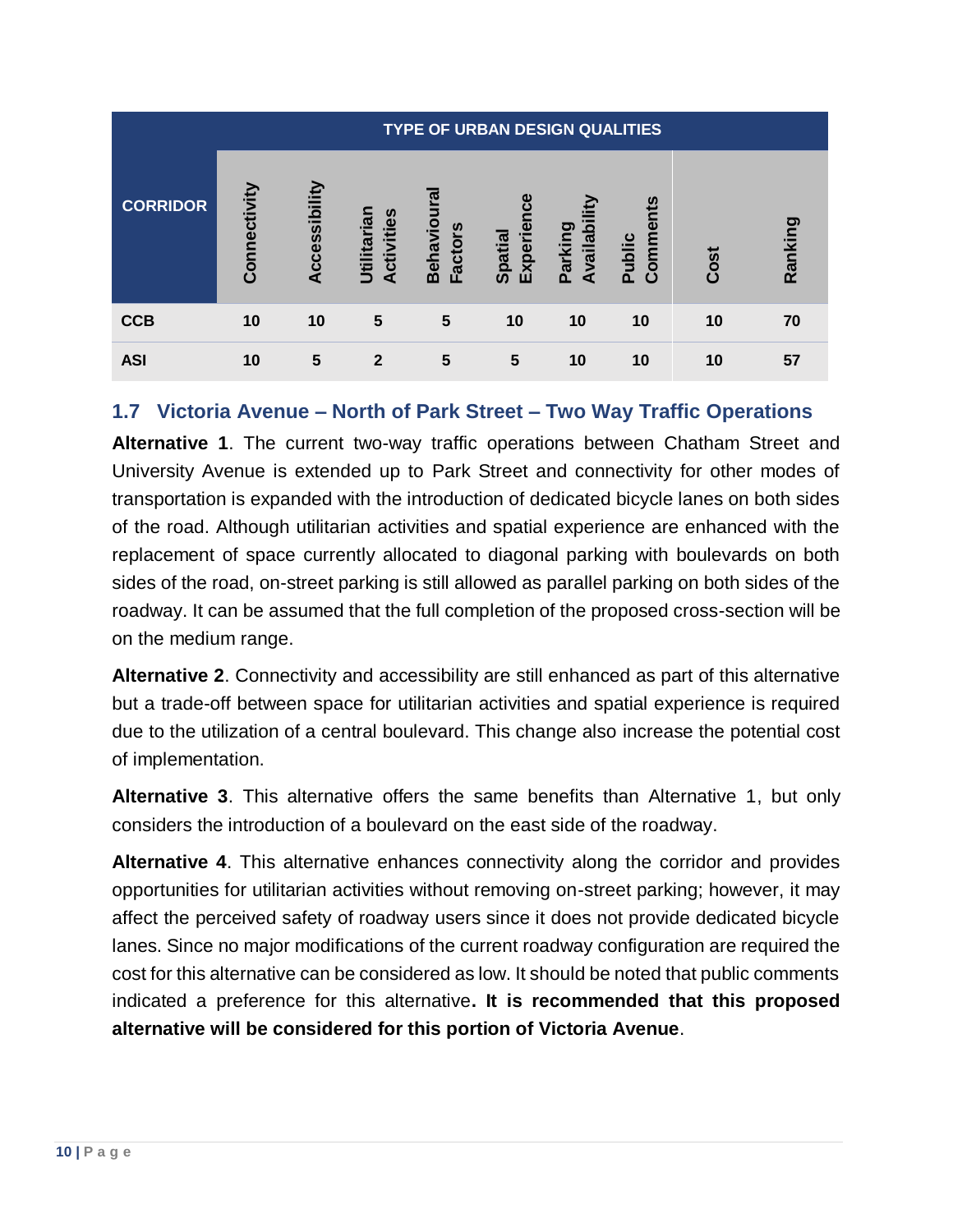|                                                                                              | <b>TYPE OF URBAN DESIGN QUALITIES</b> |               |                           |                                      |                       |                         |                    |           |         |  |  |
|----------------------------------------------------------------------------------------------|---------------------------------------|---------------|---------------------------|--------------------------------------|-----------------------|-------------------------|--------------------|-----------|---------|--|--|
| <b>CORRIDOR</b>                                                                              | Connectivity                          | Accessibility | Utilitarian<br>Activities | <b>Behavioural</b><br><b>Factors</b> | Experience<br>Spatial | Availability<br>Parking | Comments<br>Public | Cost      | Ranking |  |  |
| <b>Victoria</b><br><b>Avenue</b><br><b>Alternative</b><br>1 (North of<br><b>Park Street)</b> |                                       |               |                           |                                      |                       |                         |                    | \$\$      |         |  |  |
| <b>CCB</b>                                                                                   | 10                                    | 10            | 5                         | 5                                    | 10                    | 10                      | 10                 | 5         | 65      |  |  |
| <b>ASI</b>                                                                                   | 10                                    | 5             | $\boldsymbol{2}$          | 5                                    | 5                     | 10                      | 10                 | 5         | 52      |  |  |
| <b>Victoria</b><br><b>Avenue</b><br><b>Alternative</b><br>2 (North of<br><b>Park Street)</b> |                                       |               |                           |                                      |                       |                         |                    | \$\$\$    |         |  |  |
| <b>CCB</b>                                                                                   | 10                                    | 10            | 5                         | 5                                    | 10                    | 10                      | 10                 | $\pmb{0}$ | 60      |  |  |
| <b>ASI</b>                                                                                   | 10                                    | 5             | $\overline{2}$            | 5                                    | 5                     | 10                      | 10                 | $\pmb{0}$ | 47      |  |  |
| <b>Victoria</b><br><b>Avenue</b><br><b>Alternative</b><br>3 (North of<br><b>Park Street)</b> |                                       |               |                           |                                      |                       |                         |                    | \$\$      |         |  |  |
| <b>CCB</b>                                                                                   | 10                                    | 10            | 5                         | 5                                    | 10                    | 10                      | 10                 | 5         | 65      |  |  |
| <b>ASI</b>                                                                                   | 10                                    | 5             | $\overline{2}$            | 5                                    | 5                     | 10                      | 10                 | 5         | 52      |  |  |
| Victoria<br>Avenue<br><b>Alternative</b><br>4 (North of<br><b>Park Street)</b>               |                                       |               |                           |                                      |                       |                         |                    | \$        |         |  |  |
| <b>CCB</b>                                                                                   | 10                                    | 10            | $\sqrt{5}$                | $\sqrt{5}$                           | 10                    | 10                      | 10                 | 10        | 70      |  |  |
| <b>ASI</b>                                                                                   | 10                                    | $\sqrt{5}$    | $\sqrt{2}$                | $\sqrt{5}$                           | 5                     | 10                      | 10                 | 10        | 57      |  |  |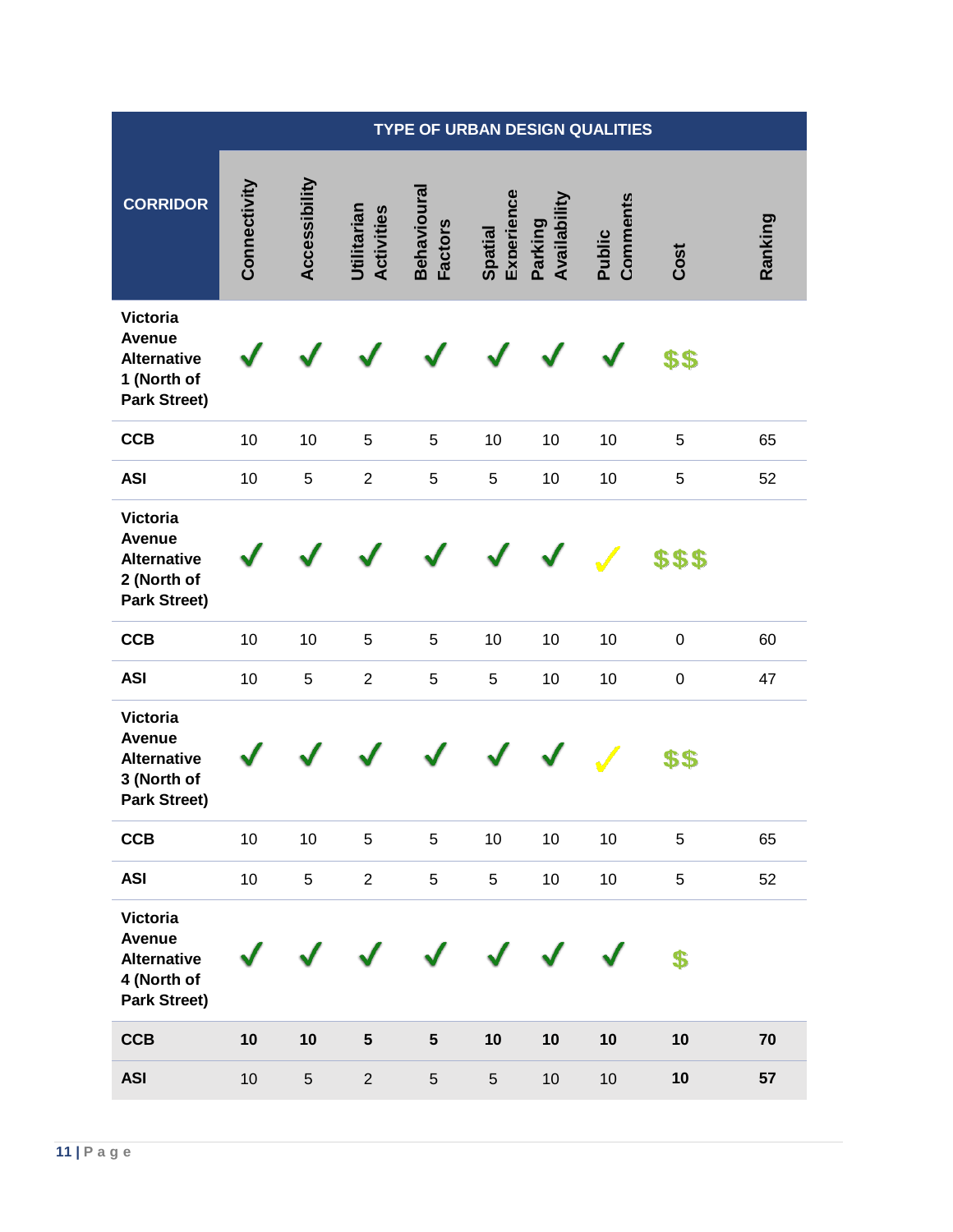#### **1.8 Victoria Avenue – South of Park Street**

**Alternative 1**. This option maintains the current one-way traffic operations along the corridor but enhances connectivity and the perceived safety for other modes of transportation with the introduction of a two-way bicycle path on one side of the road. Opportunities for enhancement of spatial experience are provided by boulevards in both sides of the roadway. This option maintains on-street parking on one side of the roadway. Minor modifications to the current cross-section are required which suggests a low cost of implementation.

**Alternative 2**. This proposed alternative rearranged the space allocated for vehicular traffic parking and cycling presented in alternative 1 to support two-way traffic operations along the corridor (one lane per direction). Similar to alternative 1, minor modifications to the current cross-section are required which suggests a low cost of implementation**. If the conversion to two-way traffic operations north of Park Street is accepted this is the recommended alternative.**

|                                                                                              | <b>TYPE OF URBAN DESIGN QUALITIES</b> |               |                           |                                     |                       |                         |                    |              |         |  |
|----------------------------------------------------------------------------------------------|---------------------------------------|---------------|---------------------------|-------------------------------------|-----------------------|-------------------------|--------------------|--------------|---------|--|
| <b>CORRIDOR</b>                                                                              | Connectivity                          | Accessibility | Utilitarian<br>Activities | <b>Behavioura</b><br><b>Factors</b> | Experience<br>Spatial | Availability<br>Parking | Comments<br>Public | Cost         | Ranking |  |
| <b>Victoria</b><br><b>Avenue</b><br><b>Alternative</b><br>1 (South of<br><b>Park Street)</b> |                                       |               |                           |                                     |                       |                         |                    | $\mathbf{E}$ |         |  |
| <b>CCB</b>                                                                                   | 10                                    | 10            |                           | 5                                   | 10                    | 10                      | 10                 | 5            | 60      |  |
| <b>Victoria</b><br>Avenue<br><b>Alternative</b><br>2 (South of<br><b>Park Street)</b>        |                                       |               |                           |                                     |                       |                         |                    | \$           |         |  |
| <b>CCB</b>                                                                                   | 10                                    | 10            |                           | 5                                   | 10                    | 10                      | 10                 | 5            | 60      |  |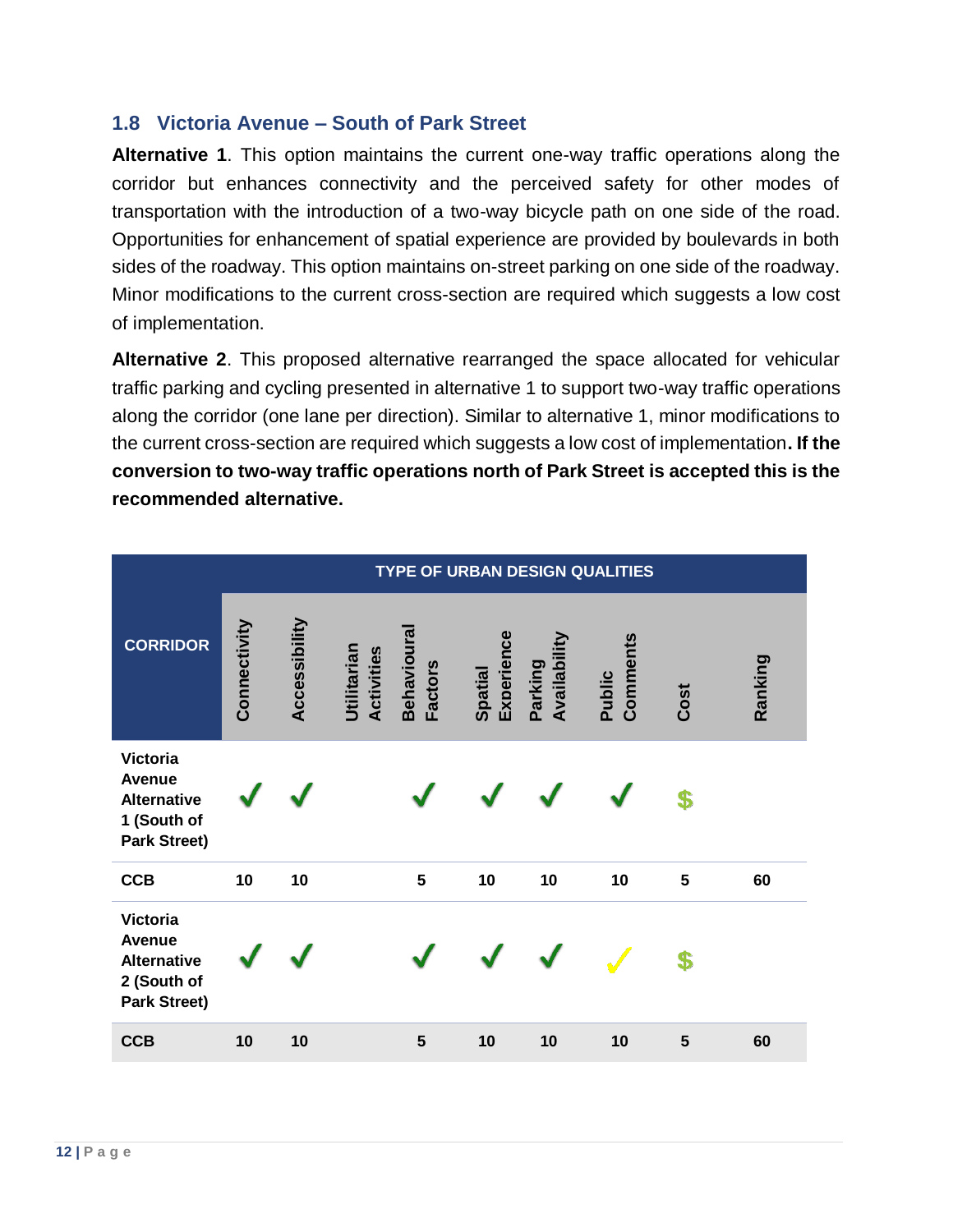#### **1.9 Victoria Avenue – South of Wyandotte Street**

**Alternative 1**. This option maintains the current one-way traffic operations along the corridor but enhances connectivity and the perceived safety for other modes of transportation with the introduction of a two-way bicycle path on one side of the road. This option maintains on-street parking on one side of the roadway. Minor modifications to the current cross-section are required which suggests a low cost of implementation.

**Alternative 2**. This proposed alternative rearranged the space allocated for vehicular traffic parking and cycling presented in alternative 1 to support two-way traffic operations along the corridor (one shared lane per direction). Similar to alternative 1, minor modifications to the current cross-section are required which suggests a low cost of implementation. **For continuity along the corridor**, i**f the conversion to two-way traffic operations north of Park Street is accepted this is the recommended alternative.**

|                                                                                        |              | <b>TYPE OF URBAN DESIGN QUALITIES</b> |                                  |                                     |                       |                         |                    |      |         |  |  |
|----------------------------------------------------------------------------------------|--------------|---------------------------------------|----------------------------------|-------------------------------------|-----------------------|-------------------------|--------------------|------|---------|--|--|
| <b>CORRIDOR</b>                                                                        | Connectivity | Accessibility                         | Utilitarian<br><b>Activities</b> | <b>Behavioura</b><br><b>Factors</b> | Experience<br>Spatial | Availability<br>Parking | Comments<br>Public | Cost | Ranking |  |  |
| <b>Victoria</b><br>Avenue<br><b>Alternative</b><br>1 (South of<br>Wyandotte<br>Street) |              |                                       |                                  |                                     |                       |                         |                    | \$   |         |  |  |
| $\mathsf{R}$                                                                           | 10           | $\overline{2}$                        |                                  | 10                                  |                       | 10                      | 10                 | 10   | 52      |  |  |
| <b>Victoria</b><br>Avenue<br><b>Alternative</b><br>2 (South of<br>Wyandotte<br>Street) |              |                                       |                                  |                                     |                       |                         |                    | \$   |         |  |  |
| $\mathsf{R}$                                                                           | 10           | $\overline{2}$                        |                                  |                                     |                       | 10                      |                    | 10   | 32      |  |  |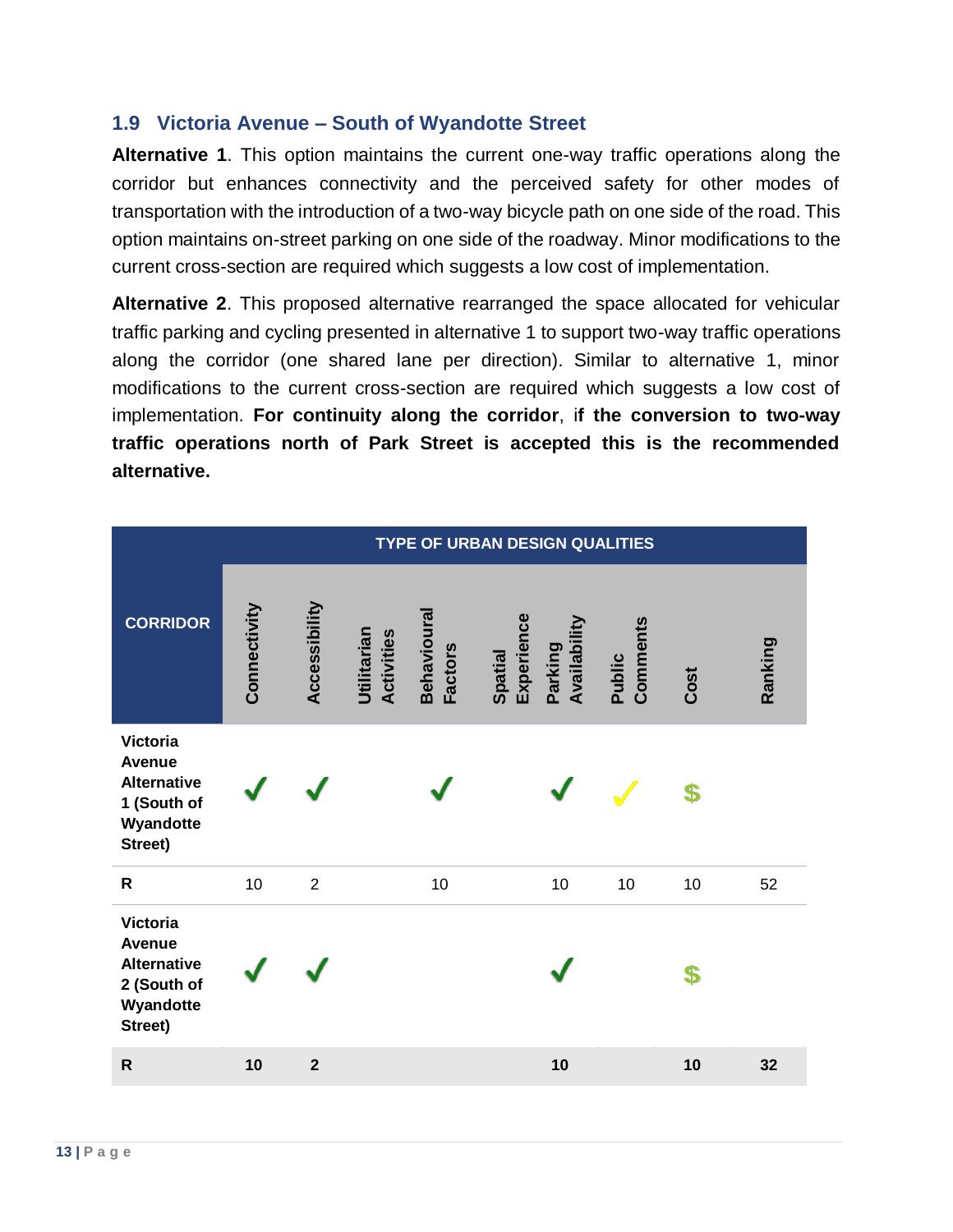#### **1.10 McDougall Street**

Although the introduction of the bicycle lanes along McDougall Street is identified by Schedule F of the City of Windsor Official Plan, City Staff indicated that a limited right of way at the intersection with Wyandotte Street may affect the location of dedicated bicycle lanes along the entire corridor. If that is the case, the introduction of the 'share the road' type of facilities along local roads is recommended.

#### **1.11 Janette Avenue – Bruce Avenue**

No changes to the current roadway configuration are recommended. However, a potential reconversion and use of the adjacent alleyway from Erie Street to University Avenue may increase the perceived safe of all roadway users, as well as expand connectivity and accessibility opportunities along the corridor.

|                                           |              | <b>TYPE OF URBAN DESIGN QUALITIES</b> |                                  |                                      |                       |                         |                           |      |         |  |  |  |
|-------------------------------------------|--------------|---------------------------------------|----------------------------------|--------------------------------------|-----------------------|-------------------------|---------------------------|------|---------|--|--|--|
| <b>CORRIDOR</b>                           | Connectivity | Accessibility                         | Utilitarian<br><b>Activities</b> | <b>Behavioural</b><br><b>Factors</b> | Experience<br>Spatial | Availability<br>Parking | Comments<br><b>Public</b> | Cost | Ranking |  |  |  |
| <b>McDougall</b><br><b>Street</b>         |              |                                       |                                  |                                      |                       |                         |                           | \$\$ |         |  |  |  |
| <b>CCB</b>                                | 10           | 10                                    | 5                                | 5                                    | 10                    | 10                      | 10                        | 5    | 65      |  |  |  |
| $\mathsf{R}$                              | 10           | $\overline{2}$                        | $\overline{2}$                   | 10                                   | $\overline{2}$        | 10                      | 10                        | 5    | 51      |  |  |  |
| <b>ASI</b>                                | 10           | 5                                     | $\overline{2}$                   | 5                                    | 5                     | 10                      | 10                        | 10   | 57      |  |  |  |
| Janette-<br><b>Bruce</b><br><b>Avenue</b> |              |                                       |                                  |                                      |                       |                         |                           | \$\$ |         |  |  |  |
| $\mathsf{R}$                              |              |                                       |                                  | 10                                   | $\overline{2}$        | 10                      | 10                        | 5    | 37      |  |  |  |
| <b>ASI</b>                                |              |                                       |                                  | 5                                    | 5                     | 10                      | 10                        | 5    | 35      |  |  |  |

# **1.12 Aylmer Avenue**

**Alternative 1**. This alternative reallocates the current roadway configuration to enhance connectivity and perceived safety for users of other modes of transportation with the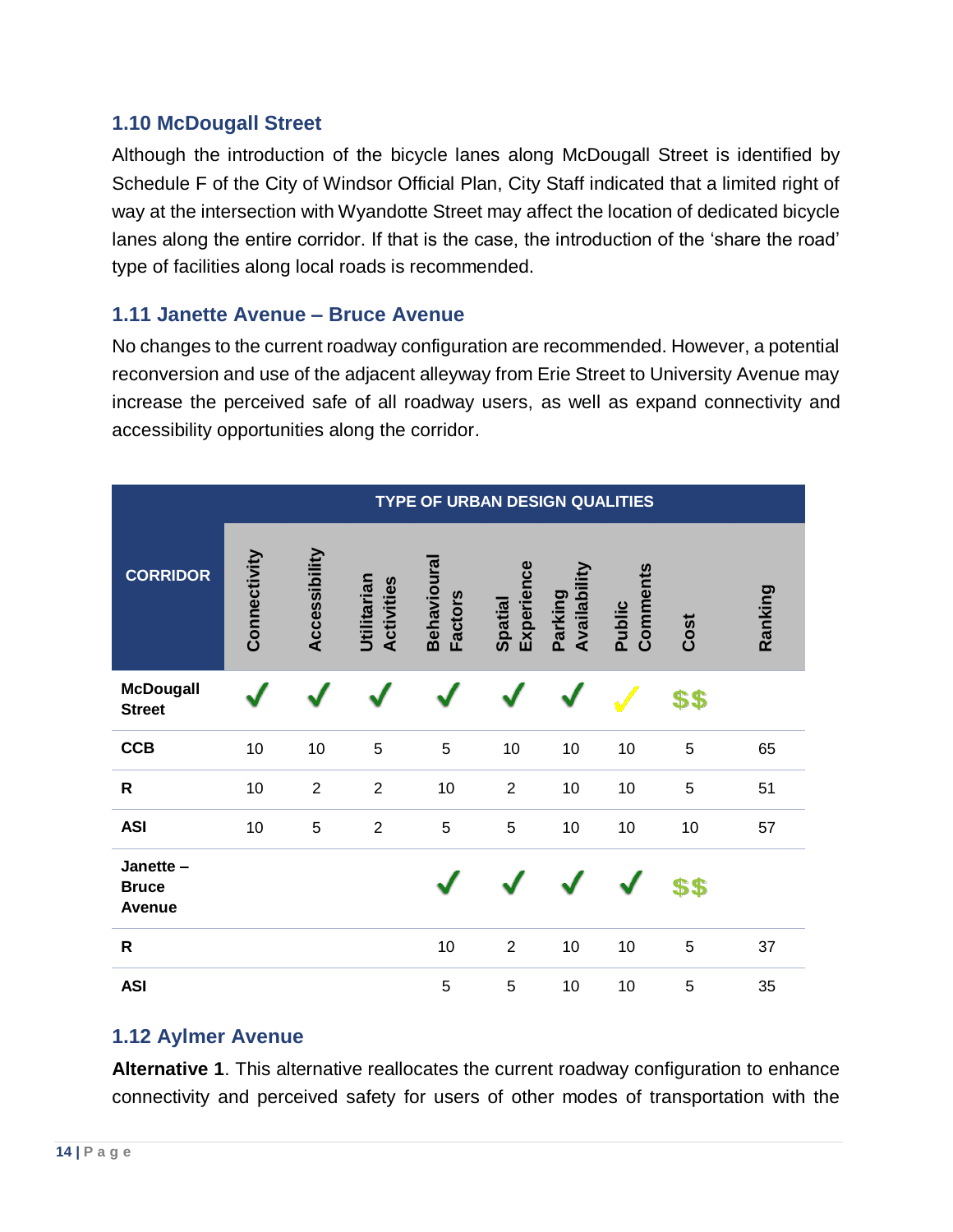introduction of a two-way bicycle path between Wyandotte Street and Riverside Drive. Parallel parking is provided on both sides of the roadway. Minor modifications to the current cross-section are required which suggests a low cost of implementation.

**Alternative 2**. This alternative rearranges the current cross-section to provide two-way traffic operations (one lane per direction) and parking on both sides of the roadway. Bulbouts along the corridor provide space for utilities and streetscaping but no additional enhancements to connectivity for other modes of transportation is provided. This modification of the existing one-way traffic operations may also require the conversion of Glengarry Avenue which, as indicated in Section 3.3.2, serves as one of the main access corridors to Downtown amenities. This option is not recommended.

|                                                        | <b>TYPE OF URBAN DESIGN QUALITIES</b> |                |                                                           |                                                  |                    |      |         |  |  |
|--------------------------------------------------------|---------------------------------------|----------------|-----------------------------------------------------------|--------------------------------------------------|--------------------|------|---------|--|--|
| <b>CORRIDOR</b>                                        | Connectivity                          | Accessibility  | Behavioura<br>Utilitarian<br>Activities<br><b>Factors</b> | Experience<br>Availability<br>Parking<br>Spatial | Comments<br>Public | Cost | Ranking |  |  |
| <b>Aylmer</b><br><b>Avenue</b><br><b>Alternative 1</b> |                                       |                |                                                           |                                                  |                    | \$   |         |  |  |
| ${\sf R}$                                              | 10                                    | $\overline{2}$ | 10                                                        | 10                                               | 10                 | 10   | 52      |  |  |
| <b>ASI</b>                                             | 10                                    | 5              | 5                                                         | 10                                               | 10                 | 10   | 50      |  |  |
| <b>Aylmer</b><br><b>Avenue</b><br><b>Alternative 2</b> |                                       |                |                                                           |                                                  |                    | \$\$ |         |  |  |
| $\mathsf{R}$                                           | 10                                    | $\overline{2}$ |                                                           | 10                                               |                    | 5    | 27      |  |  |
| <b>ASI</b>                                             | 10                                    | 5              |                                                           | 10                                               |                    | 5    | 30      |  |  |

#### **1.13 Howard Avenue – From Erie Street to Aylmer Avenue**

This option expands the current opportunities for utilitarian activities, accessibility, and spatial experience with the introduction of a boulevard on both sides of the road. Connectivity along the corridor is enhanced with the introduction of a dedicated two-way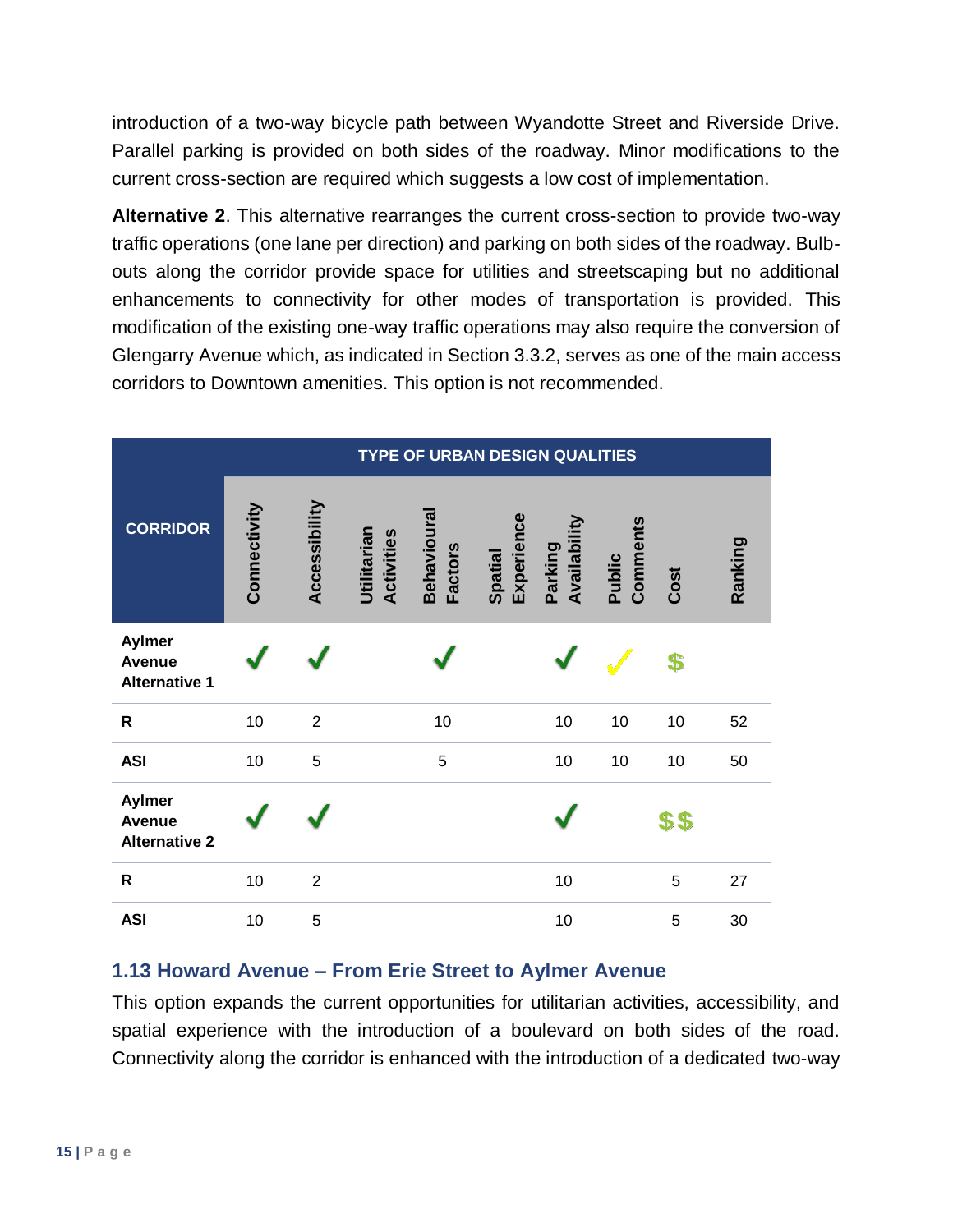bicycle path which also increases the perceived safety for roadway users. On-street parking is maintained on one side of the roadway.

This alternative will require reconstruction of the existing sidewalks and the introduction of boulevards, street furniture, and infrastructure to support landscaping. **This option is recommended in conjunction with Aylmer Alternative 1.**



# **1.14 Local Roads – Louis Avenue, Elliott Street and Marentette Avenue**

If the use of higher order type of roads for the introduction of cycling facilities is not feasible, the introduction of shared lanes along local roads to expand connectivity for other modes of transportation in residential areas may be considered. Since no modifications are required to the current roadway configuration the cost of implementation is low.

# **1.15 Erie Street**

Although the introduction of bicycle lanes along this corridor is identified by Schedule F of the City of Windsor Official Plan, City Staff indicated that the recent reconstruction of Erie Street east of Howard may affect the location of dedicated bicycle lanes along the entire corridor. If that is the case, the introduction of the proposed cross-section along Erie Street is recommended only from Janette Avenue to McDougall Street (if bicycle lanes are provided along McDougall Street).